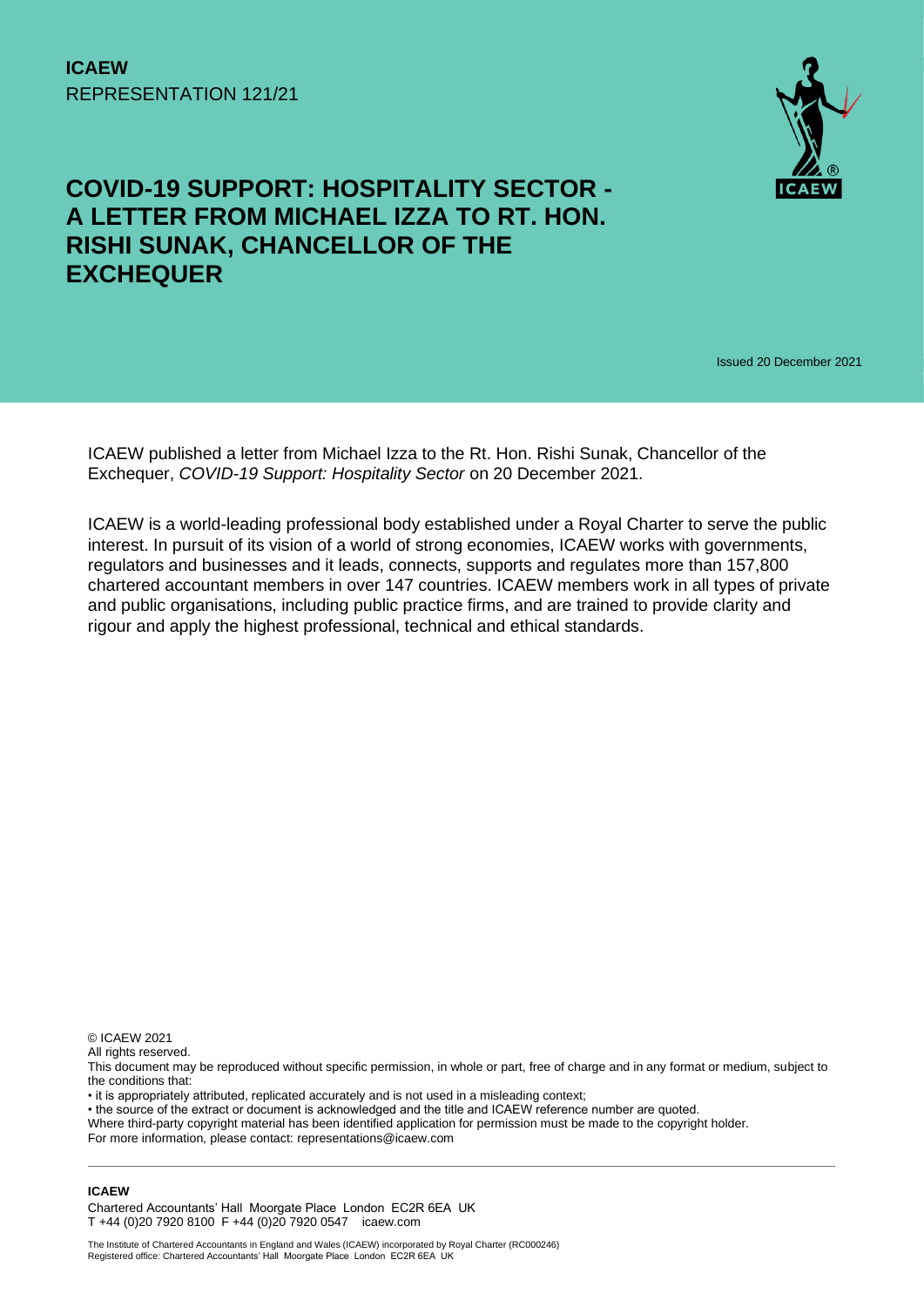

20 December 2021

Rt Hon Rishi Sunak MP Chancellor of the Exchequer HM Treasury 1 Horse Guards Road London SW1A 2HQ

Dear Chancellor

**COVID-19 SUPPORT: HOSPITALITY SECTOR**

I am writing regarding the challenging situation being faced by the hospitality sector in the face of the spread of the Omicron variant, and to suggest options for support measures which could be explored by HM Treasury.

As you are aware, ICAEW chartered accountants have been on the front line of the economy throughout this pandemic, whether running their own businesses or acting as trusted business advisers to many more. I have personally been hearing from our members working in, and advising, the hospitality sector that many businesses are facing a very real risk of running out of cash.

Most are, of course, heavily reliant on trading in November and December to give them the working capital needed to cover overheads and get through the quieter January and February months, before trading picks up again and gains momentum from March onwards. The following comment, received from one of our tax practice members, summarises the situation on the front line:

*"Having reviewed the sales data from the weekend, it is clear that the trading is less than half what it should be at this time of year, and I will need to rework cash forecasts and assess how my clients can survive the coming months. It is an industry that has been hit hard by Government restrictions and guidance. The statement that there is support via business rates and a reduction in VAT is fair; however the VAT rate increases back to 20% at the end of March and the so-called recovery loan scheme is impossible to obtain when there is a working capital need.*

*The hospitality industry desperately needs Government support, if I can't help my clients and get them through the coming months the impact is not just personal to them. The impact would also be on staff, suppliers and also me as a sole practitioner. Having lost major clients due to the impact of Covid, I don't want to lose more even though I do everything I can to help them. I have a personal and individual relationship with every client and need to ask the ICAEW to help them get the support that they deserve."*

There is a substantial risk that we will see businesses being closed permanently, rather than premises simply mothballed pending a return to more normal trading conditions, an outcome that would be devastating to the lives and livelihoods of those who run and work in businesses in this sector.